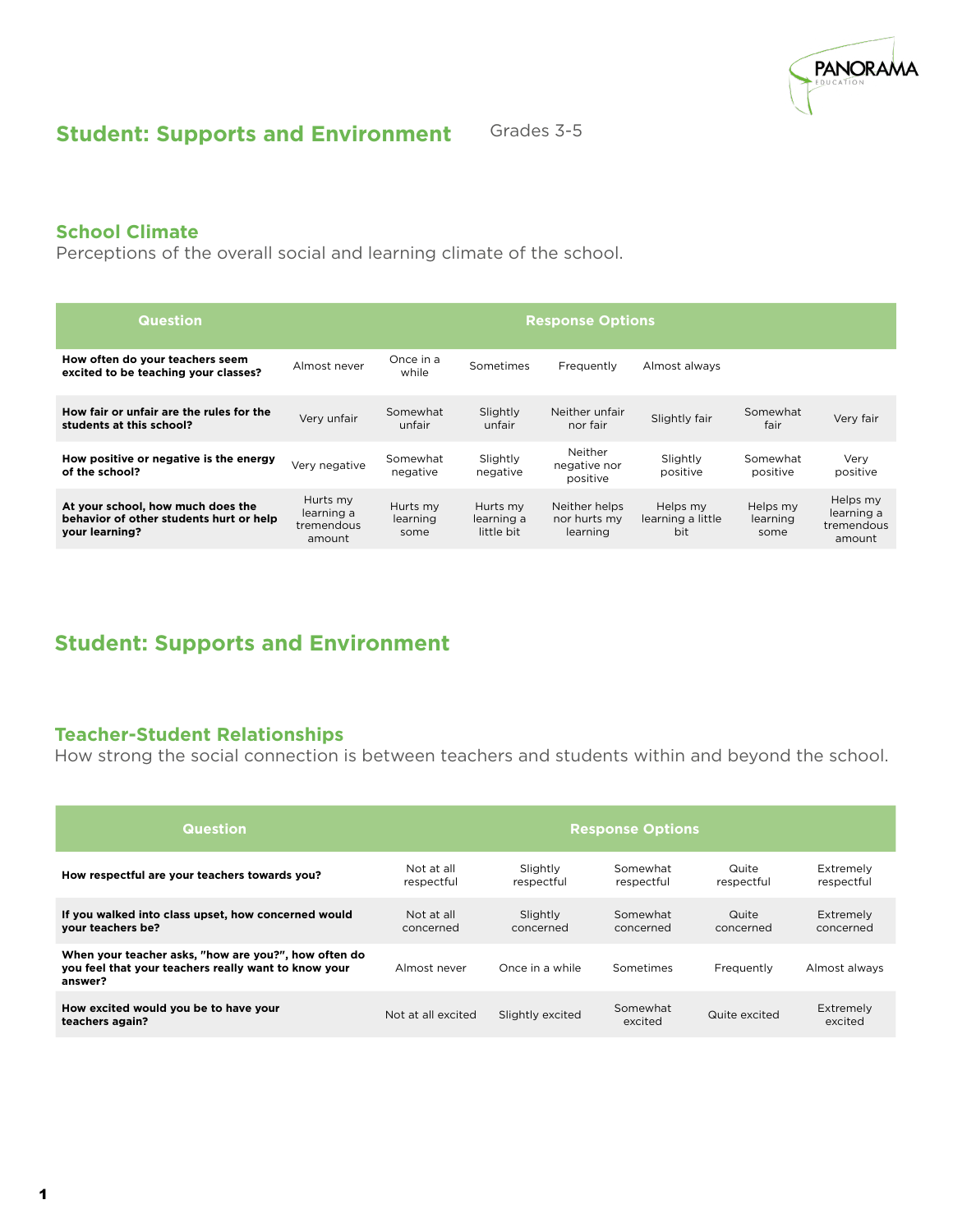

## **Student: Supports and Environment**

### **Sense of Belonging**

How much students feel that they are valued members of the school community.

| <b>Question</b>                                                  | <b>Response Options</b>     |                            |                           |                           |                                      |
|------------------------------------------------------------------|-----------------------------|----------------------------|---------------------------|---------------------------|--------------------------------------|
| How well do people at your school understand<br>you as a person? | Do not understand<br>at all | Understand a<br>little     | Understand<br>somewhat    | Understand<br>quite a bit | Completely<br>understand             |
| How much support do the adults at your school<br>give you?       | No support at all           | A little bit of<br>support | Some support              | Quite a bit of<br>support | A tremendous<br>amount of<br>support |
| How much respect do students at your school<br>show you?         | No respect at all           | A little bit of<br>respect | Some respect              | Quite a bit of<br>respect | A temendous<br>amount of<br>respect  |
| Overall, how much do you feel like you belong<br>at your school? | Do not belong<br>at all     | Belong a little<br>bit     | <b>Belong</b><br>somewhat | Belong quite<br>a bit     | Completely<br>belong                 |

## **Student: Supports and Environment**

### **Engagement**

How attentive and invested students are in school.

| <b>Question</b>                                                                     | <b>Response Options</b>  |                        |                        |                  |                         |
|-------------------------------------------------------------------------------------|--------------------------|------------------------|------------------------|------------------|-------------------------|
| How excited are you about going to your classes?                                    | Not at all excited       | Slightly excited       | Somewhat<br>excited    | Quite excited    | Extremely<br>excited    |
| How focused are you on the activities in your classes?                              | Not at all focused       | Slightly focused       | Somewhat<br>focused    | Quite focused    | Extremely<br>focused    |
| In your classes, how excited are you to participate?                                | Not at all excited       | Slightly excited       | Somewhat<br>excited    | Quite excited    | Extremely<br>excited    |
| When you are not in school, how often do you talk<br>about ideas from your classes? | Almost never             | Once in a while        | Sometimes              | Frequently       | Almost always           |
| How interested are you in your classes?                                             | Not at all<br>interested | Slightly<br>interested | Somewhat<br>interested | Quite interested | Extremely<br>interested |